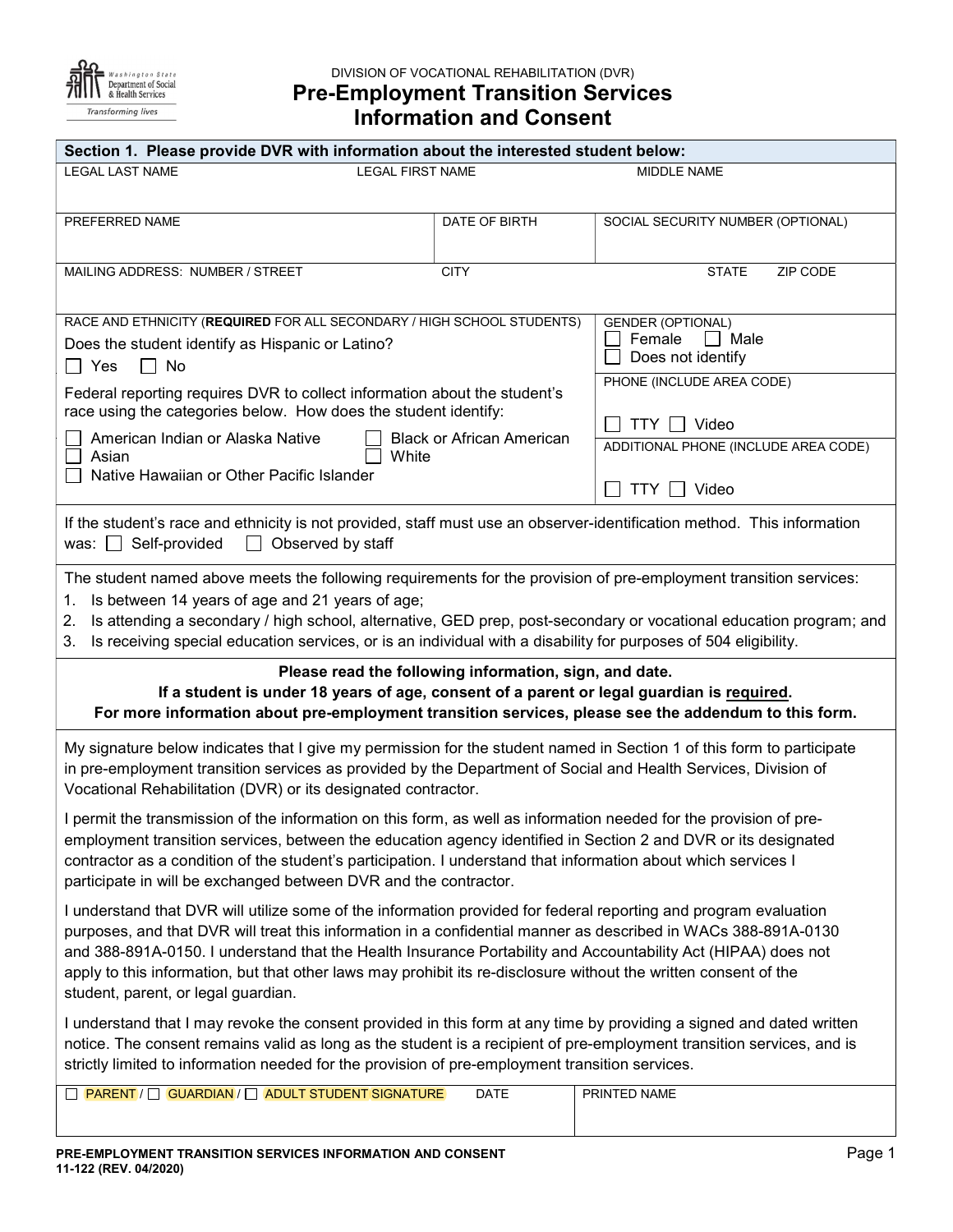| Section 2. To be completed by a school official:                                                                                                                                                                                                                                                                                                                                                                                                                                                                                                                                                                                                                                                                                                                                     |                                                             |             |              |                                        |           |  |  |  |
|--------------------------------------------------------------------------------------------------------------------------------------------------------------------------------------------------------------------------------------------------------------------------------------------------------------------------------------------------------------------------------------------------------------------------------------------------------------------------------------------------------------------------------------------------------------------------------------------------------------------------------------------------------------------------------------------------------------------------------------------------------------------------------------|-------------------------------------------------------------|-------------|--------------|----------------------------------------|-----------|--|--|--|
| INSTITUTION AT WHICH STUDENT IS ENROLLED                                                                                                                                                                                                                                                                                                                                                                                                                                                                                                                                                                                                                                                                                                                                             |                                                             |             |              | PHONE (INCLUDE AREA CODE)              |           |  |  |  |
| <b>GRADE LEVEL</b>                                                                                                                                                                                                                                                                                                                                                                                                                                                                                                                                                                                                                                                                                                                                                                   | SCHOOL / DISTRICT STUDENT ID<br>STATE STUDENT ID (OPTIONAL) |             |              | <b>EXPECTED GRADUATION / EXIT DATE</b> |           |  |  |  |
| <b>TYPE OF EDUCATION PROGRAM</b>                                                                                                                                                                                                                                                                                                                                                                                                                                                                                                                                                                                                                                                                                                                                                     |                                                             |             |              |                                        |           |  |  |  |
| Secondary / High School<br>Post-Secondary<br><b>GED Preparation</b>                                                                                                                                                                                                                                                                                                                                                                                                                                                                                                                                                                                                                                                                                                                  |                                                             |             |              |                                        |           |  |  |  |
| <b>Vocational Education</b><br>Alternative                                                                                                                                                                                                                                                                                                                                                                                                                                                                                                                                                                                                                                                                                                                                           |                                                             |             |              |                                        |           |  |  |  |
| As an official with knowledge of the student identified in Section 1 of this form, and a representative of the<br>education agency listed above, I attest to information below about the disability documentation held by<br>the school and the program through which the student receives accommodations, services, or both.<br>I refer the student to the Department of Social and Health Services, Division of Vocational Rehabilitation (DVR)<br>for the opportunity to participate in activities defined as pre-employment transition services under the<br>Rehabilitation Act. This referral is limited to participation in those activities defined as pre-employment<br>transition services, and is not a referral for application to the vocational rehabilitation program. |                                                             |             |              |                                        |           |  |  |  |
|                                                                                                                                                                                                                                                                                                                                                                                                                                                                                                                                                                                                                                                                                                                                                                                      |                                                             |             |              | <b>YES</b>                             | <b>NO</b> |  |  |  |
| This student has an accommodation plan under section 504 of the Rehabilitation Act                                                                                                                                                                                                                                                                                                                                                                                                                                                                                                                                                                                                                                                                                                   |                                                             |             |              |                                        |           |  |  |  |
|                                                                                                                                                                                                                                                                                                                                                                                                                                                                                                                                                                                                                                                                                                                                                                                      |                                                             |             |              |                                        |           |  |  |  |
| This student is an individual with a disability who does not have an IEP or 504 Plan                                                                                                                                                                                                                                                                                                                                                                                                                                                                                                                                                                                                                                                                                                 |                                                             |             |              |                                        |           |  |  |  |
| <b>SCHOOL OFFICIAL SIGNATURE</b>                                                                                                                                                                                                                                                                                                                                                                                                                                                                                                                                                                                                                                                                                                                                                     |                                                             | <b>DATE</b> | PRINTED NAME |                                        |           |  |  |  |
|                                                                                                                                                                                                                                                                                                                                                                                                                                                                                                                                                                                                                                                                                                                                                                                      |                                                             |             |              |                                        |           |  |  |  |